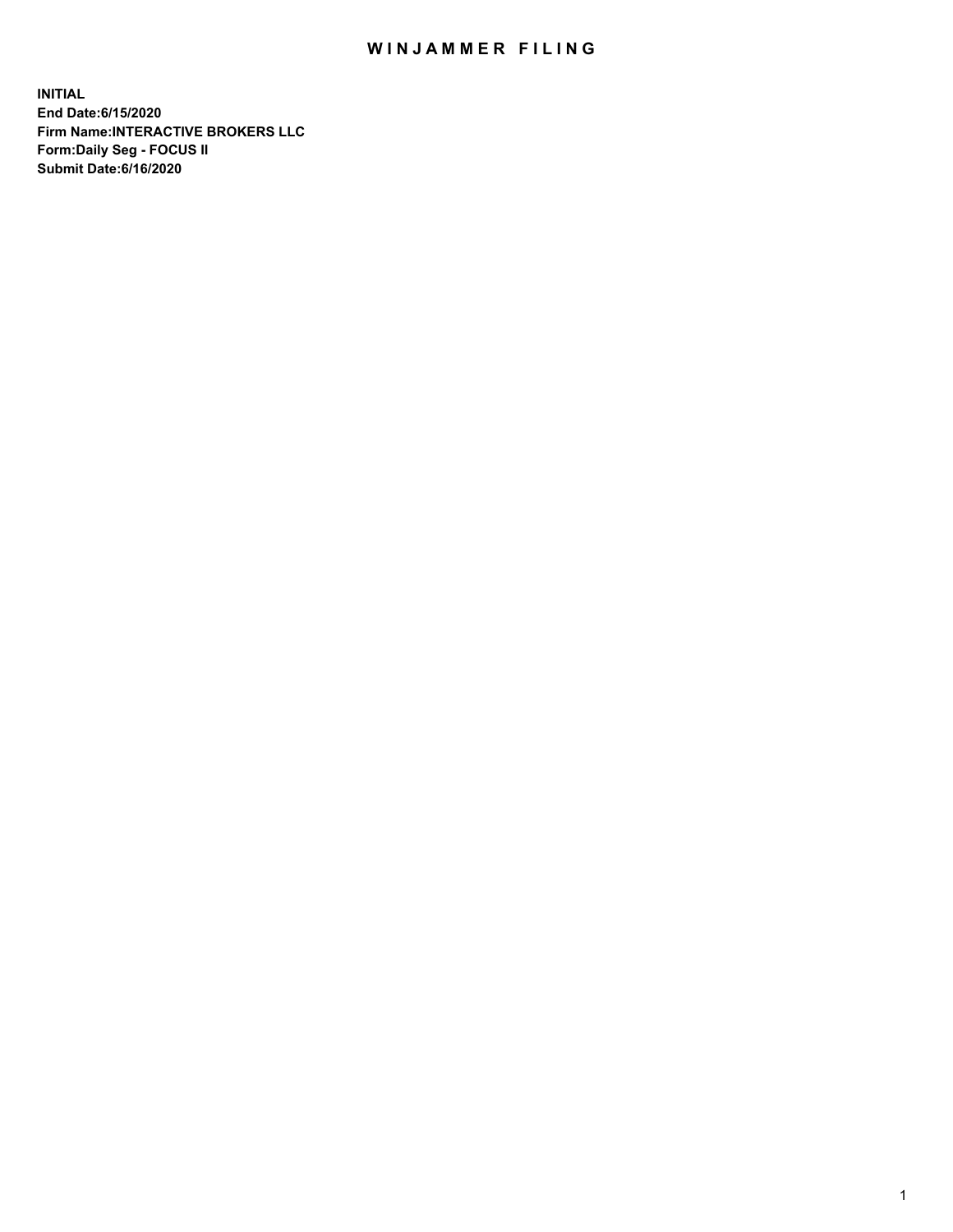**INITIAL End Date:6/15/2020 Firm Name:INTERACTIVE BROKERS LLC Form:Daily Seg - FOCUS II Submit Date:6/16/2020 Daily Segregation - Cover Page**

| Name of Company                                                                                                                                                                                                                                                                                                                | <b>INTERACTIVE BROKERS LLC</b>                                                                  |
|--------------------------------------------------------------------------------------------------------------------------------------------------------------------------------------------------------------------------------------------------------------------------------------------------------------------------------|-------------------------------------------------------------------------------------------------|
| <b>Contact Name</b>                                                                                                                                                                                                                                                                                                            | <b>James Menicucci</b>                                                                          |
| <b>Contact Phone Number</b>                                                                                                                                                                                                                                                                                                    | 203-618-8085                                                                                    |
| <b>Contact Email Address</b>                                                                                                                                                                                                                                                                                                   | jmenicucci@interactivebrokers.c<br>om                                                           |
| FCM's Customer Segregated Funds Residual Interest Target (choose one):<br>a. Minimum dollar amount: ; or<br>b. Minimum percentage of customer segregated funds required:%; or<br>c. Dollar amount range between: and; or<br>d. Percentage range of customer segregated funds required between:% and%.                          | $\overline{\mathbf{0}}$<br>$\overline{\mathbf{0}}$<br>155,000,000 245,000,000<br>0 <sub>0</sub> |
| FCM's Customer Secured Amount Funds Residual Interest Target (choose one):<br>a. Minimum dollar amount: ; or<br>b. Minimum percentage of customer secured funds required:%; or<br>c. Dollar amount range between: and; or<br>d. Percentage range of customer secured funds required between:% and%.                            | <u>0</u><br>$\overline{\mathbf{0}}$<br>80,000,000 120,000,000<br>0 <sub>0</sub>                 |
| FCM's Cleared Swaps Customer Collateral Residual Interest Target (choose one):<br>a. Minimum dollar amount: ; or<br>b. Minimum percentage of cleared swaps customer collateral required:% ; or<br>c. Dollar amount range between: and; or<br>d. Percentage range of cleared swaps customer collateral required between:% and%. | $\overline{\mathbf{0}}$<br>$\underline{\mathbf{0}}$<br>0 <sub>0</sub><br>00                     |

Attach supporting documents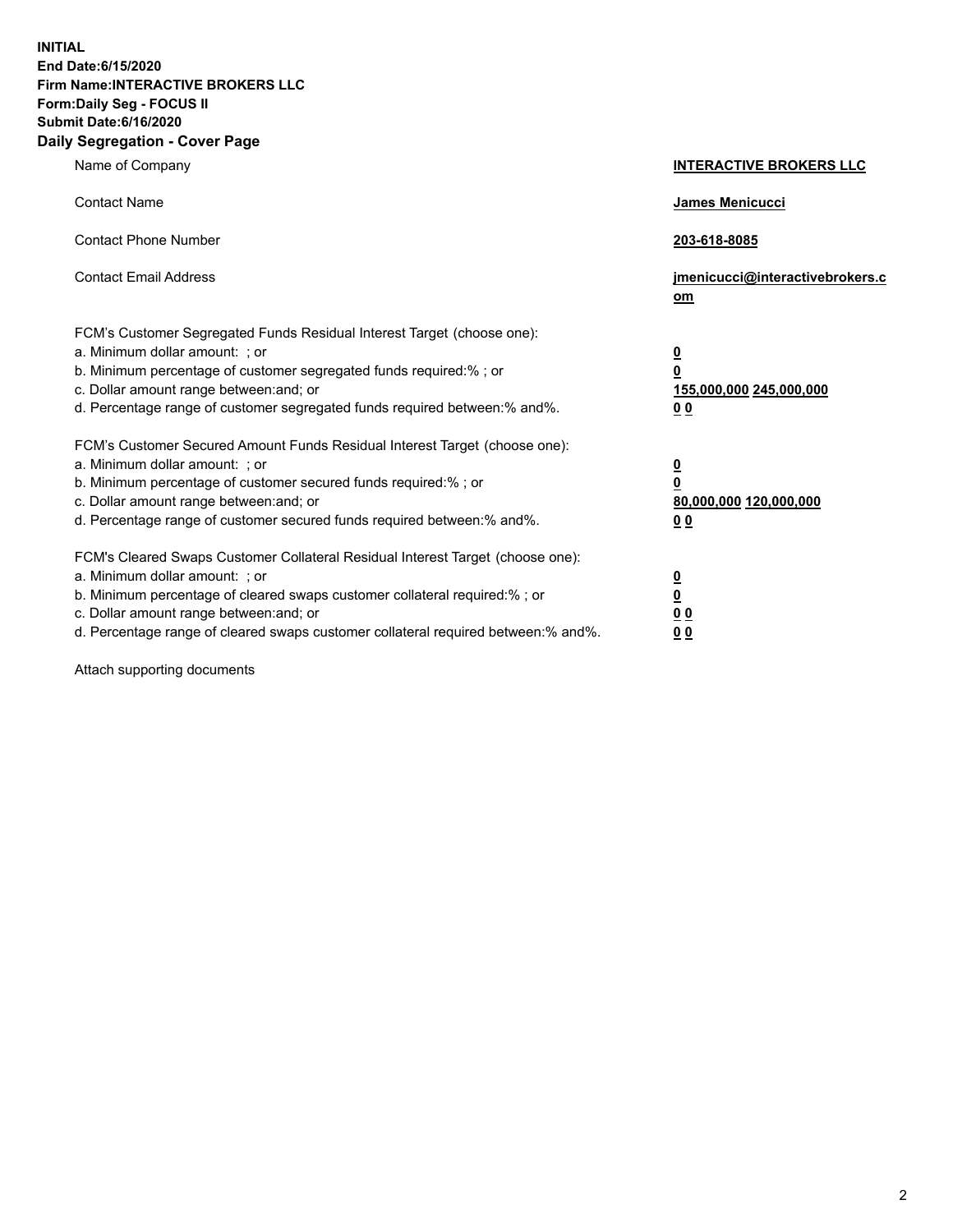## **INITIAL End Date:6/15/2020 Firm Name:INTERACTIVE BROKERS LLC Form:Daily Seg - FOCUS II Submit Date:6/16/2020 Daily Segregation - Secured Amounts**

|     | Daily Segregation - Secured Amounts                                                         |                               |
|-----|---------------------------------------------------------------------------------------------|-------------------------------|
|     | Foreign Futures and Foreign Options Secured Amounts                                         |                               |
|     | Amount required to be set aside pursuant to law, rule or regulation of a foreign            | $0$ [7305]                    |
|     | government or a rule of a self-regulatory organization authorized thereunder                |                               |
| 1.  | Net ledger balance - Foreign Futures and Foreign Option Trading - All Customers             |                               |
|     | A. Cash                                                                                     | 594,262,023 [7315]            |
|     | B. Securities (at market)                                                                   | $0$ [7317]                    |
| 2.  | Net unrealized profit (loss) in open futures contracts traded on a foreign board of trade   | 5,658,049 [7325]              |
| 3.  | Exchange traded options                                                                     |                               |
|     | a. Market value of open option contracts purchased on a foreign board of trade              | 4,509,554 [7335]              |
|     | b. Market value of open contracts granted (sold) on a foreign board of trade                | $-2,356,595$ [7337]           |
| 4.  | Net equity (deficit) (add lines 1. 2. and 3.)                                               | 602,073,031 [7345]            |
| 5.  | Account liquidating to a deficit and account with a debit balances - gross amount           | 86,452 [7351]                 |
|     | Less: amount offset by customer owned securities                                            | 0 [7352] 86,452 [7354]        |
| 6.  | Amount required to be set aside as the secured amount - Net Liquidating Equity              | 602,159,483 [7355]            |
|     | Method (add lines 4 and 5)                                                                  |                               |
| 7.  | Greater of amount required to be set aside pursuant to foreign jurisdiction (above) or line | 602,159,483 [7360]            |
|     | 6.                                                                                          |                               |
|     | FUNDS DEPOSITED IN SEPARATE REGULATION 30.7 ACCOUNTS                                        |                               |
| 1.  | Cash in banks                                                                               |                               |
|     | A. Banks located in the United States                                                       | 112,106,096 [7500]            |
|     | B. Other banks qualified under Regulation 30.7                                              | 0 [7520] 112,106,096 [7530]   |
| 2.  | Securities                                                                                  |                               |
|     | A. In safekeeping with banks located in the United States                                   | 479,836,400 [7540]            |
|     | B. In safekeeping with other banks qualified under Regulation 30.7                          | 0 [7560] 479,836,400 [7570]   |
| 3.  | Equities with registered futures commission merchants                                       |                               |
|     | A. Cash                                                                                     | $0$ [7580]                    |
|     | <b>B.</b> Securities                                                                        | $0$ [7590]                    |
|     | C. Unrealized gain (loss) on open futures contracts                                         | $0$ [7600]                    |
|     | D. Value of long option contracts                                                           | $0$ [7610]                    |
|     | E. Value of short option contracts                                                          | 0 [7615] 0 [7620]             |
| 4.  | Amounts held by clearing organizations of foreign boards of trade                           |                               |
|     | A. Cash                                                                                     | $0$ [7640]                    |
|     | <b>B.</b> Securities                                                                        | $0$ [7650]                    |
|     | C. Amount due to (from) clearing organization - daily variation                             | $0$ [7660]                    |
|     | D. Value of long option contracts                                                           | $0$ [7670]                    |
|     | E. Value of short option contracts                                                          | 0 [7675] 0 [7680]             |
| 5.  | Amounts held by members of foreign boards of trade                                          |                               |
|     | A. Cash                                                                                     | 133,035,539 [7700]            |
|     | <b>B.</b> Securities                                                                        | $0$ [7710]                    |
|     | C. Unrealized gain (loss) on open futures contracts                                         | 7,844,867 [7720]              |
|     | D. Value of long option contracts                                                           | 4,509,554 [7730]              |
|     | E. Value of short option contracts                                                          | -2,356,595 [7735] 143,033,365 |
|     |                                                                                             | [7740]                        |
| 6.  | Amounts with other depositories designated by a foreign board of trade                      | $0$ [7760]                    |
| 7.  | Segregated funds on hand                                                                    | $0$ [7765]                    |
| 8.  | Total funds in separate section 30.7 accounts                                               | 734,975,861 [7770]            |
| 9.  | Excess (deficiency) Set Aside for Secured Amount (subtract line 7 Secured Statement         | 132,816,378 [7380]            |
|     | Page 1 from Line 8)                                                                         |                               |
| 10. | Management Target Amount for Excess funds in separate section 30.7 accounts                 | 80,000,000 [7780]             |
| 11. | Excess (deficiency) funds in separate 30.7 accounts over (under) Management Target          | 52,816,378 [7785]             |
|     |                                                                                             |                               |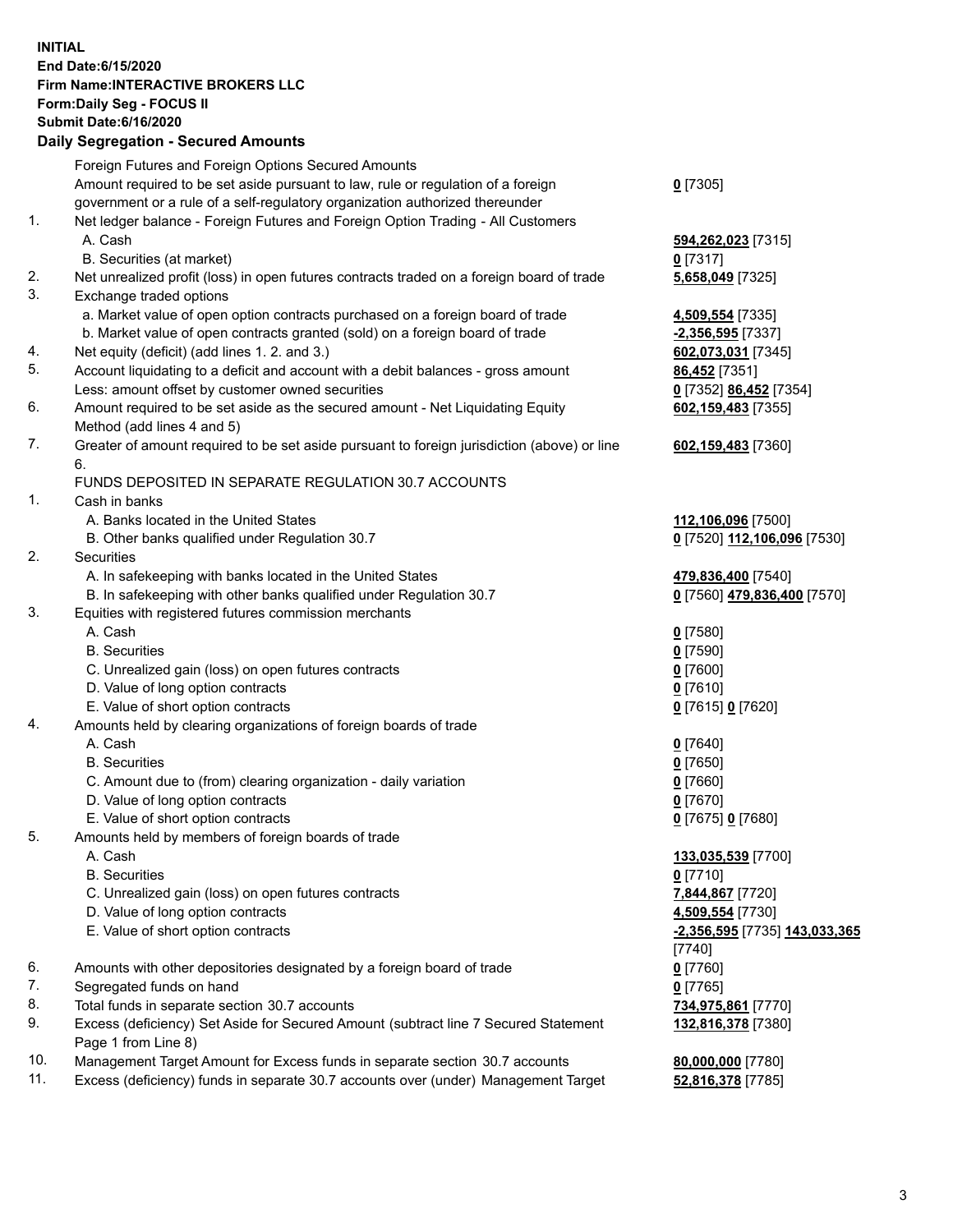**INITIAL End Date:6/15/2020 Firm Name:INTERACTIVE BROKERS LLC Form:Daily Seg - FOCUS II Submit Date:6/16/2020 Daily Segregation - Segregation Statement** SEGREGATION REQUIREMENTS(Section 4d(2) of the CEAct) 1. Net ledger balance A. Cash **5,570,472,788** [7010] B. Securities (at market) **0** [7020] 2. Net unrealized profit (loss) in open futures contracts traded on a contract market **-66,904,745** [7030] 3. Exchange traded options A. Add market value of open option contracts purchased on a contract market **304,531,820** [7032] B. Deduct market value of open option contracts granted (sold) on a contract market **-275,040,824** [7033] 4. Net equity (deficit) (add lines 1, 2 and 3) **5,533,059,039** [7040] 5. Accounts liquidating to a deficit and accounts with debit balances - gross amount **7,064,247** [7045] Less: amount offset by customer securities **0** [7047] **7,064,247** [7050] 6. Amount required to be segregated (add lines 4 and 5) **5,540,123,286** [7060] FUNDS IN SEGREGATED ACCOUNTS 7. Deposited in segregated funds bank accounts A. Cash **1,257,184,819** [7070] B. Securities representing investments of customers' funds (at market) **2,522,868,575** [7080] C. Securities held for particular customers or option customers in lieu of cash (at market) **0** [7090] 8. Margins on deposit with derivatives clearing organizations of contract markets A. Cash **5,207,161** [7100] B. Securities representing investments of customers' funds (at market) **1,968,659,258** [7110] C. Securities held for particular customers or option customers in lieu of cash (at market) **0** [7120] 9. Net settlement from (to) derivatives clearing organizations of contract markets **-23,226,387** [7130] 10. Exchange traded options A. Value of open long option contracts **304,444,010** [7132] B. Value of open short option contracts **-275,042,411** [7133] 11. Net equities with other FCMs A. Net liquidating equity **0** [7140] B. Securities representing investments of customers' funds (at market) **0** [7160] C. Securities held for particular customers or option customers in lieu of cash (at market) **0** [7170] 12. Segregated funds on hand **0** [7150] 13. Total amount in segregation (add lines 7 through 12) **5,760,095,025** [7180] 14. Excess (deficiency) funds in segregation (subtract line 6 from line 13) **219,971,739** [7190] 15. Management Target Amount for Excess funds in segregation **155,000,000** [7194] 16. Excess (deficiency) funds in segregation over (under) Management Target Amount **64,971,739** [7198]

Excess